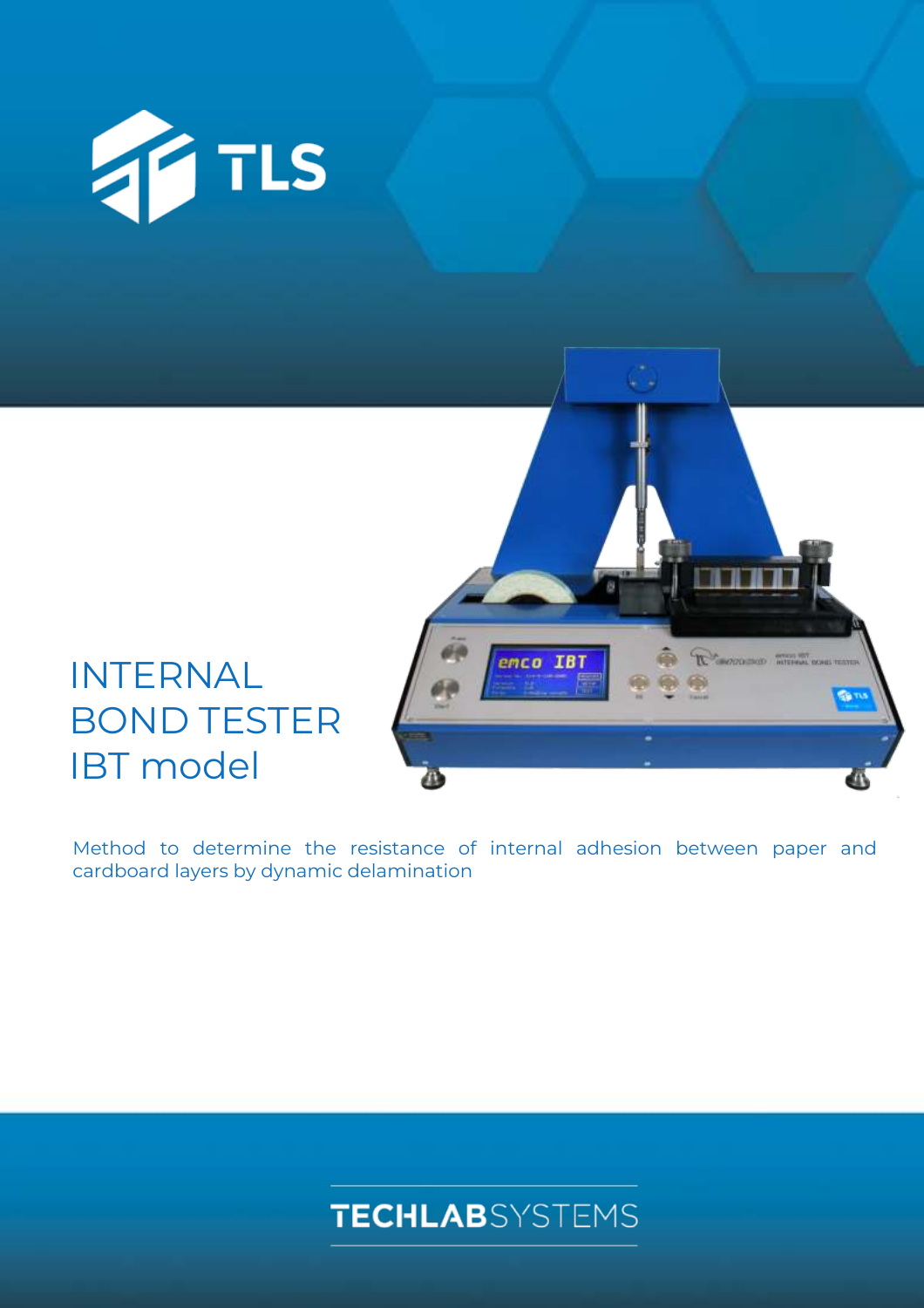

## **INTERNAL BOND TESTER IBT model**

#### **APPLICABLES STANDARDS:**

**TAPPI T569 om-09 – Method Scott Bond - ISO 16260 - DIN 51 222**

### **TEST DESCRIPTION**

The New Internal Bond Tester IBT uses the dynamic measurement principle to determine the internal adhesion resistance between layers. The great importance of sample preparation and environmental conditions has been taken into account for the manufacture of the equipment. .

- **Sample preparation integrated for 5 samples simultaneous (bonding, pressing, cutting)**
- **Processor controlled clamping pressure and press time**
- **4 measuring ranges approx. 52,5 J/m2 to 2100 J/m2 (Scott bond low and high included)**
- **Statistic function (AVG – average value, DEV – standard deviation)**
- **Selective indication of measurements in: J/m2, ft-lb/sq.in. or mJ/sq.in.**
- **Monitoring of the climatic conditions**
- **Output of measuring data and parameters to PC**
- **Self-calibrating**
- **Automatic pendulum test according to DIN 51 222**
- **Digital reading**
- **Includes Cable and Test Software**

#### **CONSTRUCTION AND OPERATION**

Method for determining the resistance of internal adhesion between paper and cardboard layers by dynamic delamination in accordance with International Standard TAPPI T569 om-09 - Scott Bond Method. A sandwich sample is prepared with double-sided adhesive tape, the sample to be tested and again the double-sided adhesive tape. This set is pressed between an aluminum angle and a metal sample holder. The effective area is 25.4 x 25.4 mm (1 "x 1") and the sample is prepared at an adjustable pressure and set time.

In the process of a test, the specimen holder is automatically fixed and the electromechanical pendulum is released. The pendulum, with a certain amount of energy, impacts the upper part of the angle, causing delamination of the sample. The energy absorbed by the pendulum is correlated with the internal bonding force of the sample.

The measurement of the energy absorbed by the rupture of the sample will be carried out by two methods:

#### **Energy Power** - traditional method

This method measures the deflection of the pendulum, at which the pendulum reaches after impact. The difference from the maximum pendulum deflection in an empty path without sample (reference measurement) is the amount of energy absorbed to break the sample.

#### **Kinetic energy** - dynamic method

This method measures the speed of the pendulum before and after impact. Rate change (decrease) is the amount of energy absorbed after breaking the sample.